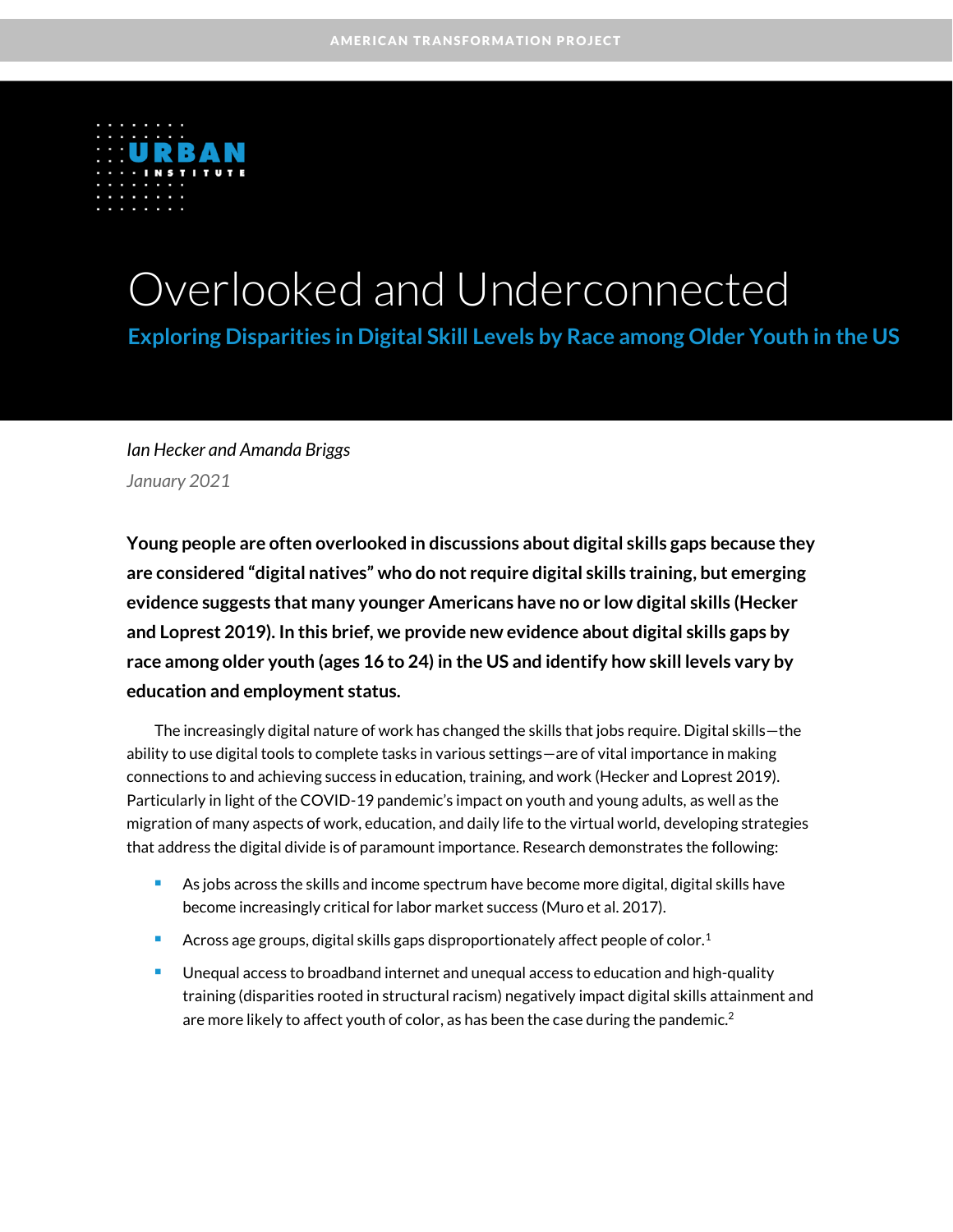<sup>◼</sup> The transition between youth and young adulthood that occurs between the ages of 16 and 24 is a critical time for attaining new education and employment skills and has long-lasting impacts on economic mobility (Lewis and Gluskin 2018; Ross et al. 2018).

We use national-level data from the Programme for the International Assessment of Adult Competencies (PIAAC) survey (2017) in this analysis to identify differences in digital skill levels by race among youth ages 16 to 24.<sup>3</sup> We find that a significant share of these youth have no or low digital skills, and that Black and Hispanic youth have lower digital skills than white youth. Furthermore, we find that disconnection (from employment and education) and unemployment status are both correlated with lower digital skill levels, and that disparities across race persist even among employed youth.

Helping policymakers, funders, and youth-serving organizations better understand these gaps is critical in order to dismantle disparities and develop targeted policy solutions to mitigate barriers to labor market success for youth of color.

## Data Source and Analytic Plan

The PIAAC survey is an international survey that provides a national-level assessment of basic skills and competencies among survey respondents ages 16 to 74. It includes a measure of problem solving in technology-rich environments (PSTRE) through an online assessment, which we use in this analysis to estimate digital skill levels for older youth. Participants receive a numeric score that corresponds to a proficiency level determined by PIAAC (below level 1, level 1, level 2, and level 3). Some participants do not have a numeric score because they did not take the PSTRE assessment as a result of indicating that they had no computer experience, failing an initial computer screener, or refusing the computer test.

In table 1, we adapt the PIAAC proficiency levels into five digital skill levels, ranging from "no digital skills" to "advanced applied digital skills." We use these labels throughout the rest of this brief for simplicity.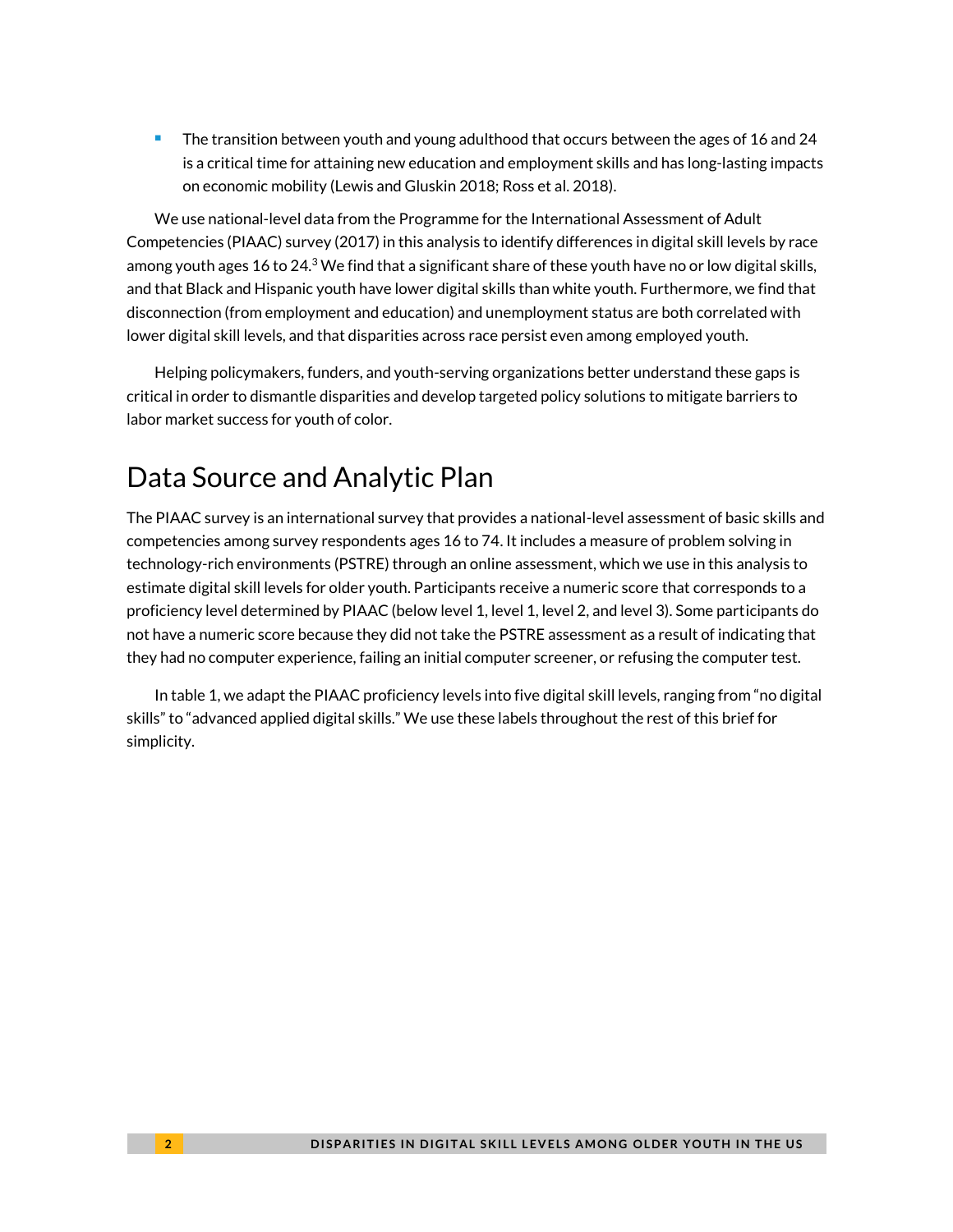#### TABLE 1

#### **Digital Skill Levels and Definitions**

| Digital skill level                | <b>PIACC score given after PSTRE</b><br>online assessment | <b>Definition</b>                                                                                                                                                                                                                                                           |
|------------------------------------|-----------------------------------------------------------|-----------------------------------------------------------------------------------------------------------------------------------------------------------------------------------------------------------------------------------------------------------------------------|
| No digital skills                  | No score                                                  | Respondents falling in this<br>category were not given the<br>computer-based assessment of<br>digital skills because they either<br>indicated they had no computer<br>experience, failed the initial<br>computer screener, or refused<br>the computer test.                 |
| Limited independent digital skills | Below level 1 (0-240)                                     | Can complete tasks based on<br>well-defined prompts involving<br>the use of only one function<br>within a generic interface and<br>without inferential reasoning.                                                                                                           |
| Basic task-oriented digital skills | Level 1 (241-290)                                         | Can complete tasks using generic<br>web applications like email or<br>web browsers.                                                                                                                                                                                         |
| Applied digital skills             | Level 2 (291-340)                                         | Can use tools to solve a problem<br>where the criteria to be met are<br>explicit. Can use both generic and<br>novel applications; can overcome<br>minor challenges such as<br>adjusting for an unexpected<br>outcome from use of the tool and<br>use inferential reasoning. |
| Advanced applied digital skills    | Level 3 (341-500)                                         | Can use tools to solve a problem<br>where the goal may be defined<br>and the criteria to be met may or<br>may not be explicit. Can use<br>inference to evaluate the<br>relevance and reliability of<br>information and overcome<br>challenges.                              |

**Notes:** PIAAC = Programme for the International Assessment of Adult Competencies; PSTRE = problem solving in technologyrich environments. More information about the underlying PIAAC scores and how they are calculated can be found here: [https://nces.ed.gov/surveys/piaac/pstreproficiencylevel.asp.](https://nces.ed.gov/surveys/piaac/pstreproficiencylevel.asp)

First, our analysis estimates digital skill levels using the numeric scores determined by the PSTRE section of the PIAAC survey (see the second column in table 1). It then compares digital skill levels of youth along different dimensions, such as race and connection to the labor market. A final weight is used in each computation, resulting in a representative sample of "youth" (ages 16 to 24) that can be generalized to the broader population of older youth in the US. This allows us to compare subgroups of youth by race and ethnicity along important dimensions of education and employment characteristics.<sup>4</sup> Our analyses by race are limited to Black, Hispanic, and white youth. Our category for "all youth" also includes a combined group of youth of other races.<sup>5</sup> Although ideally we would disaggregate this last group to investigate the skill levels of a more comprehensive set of communities (particularly given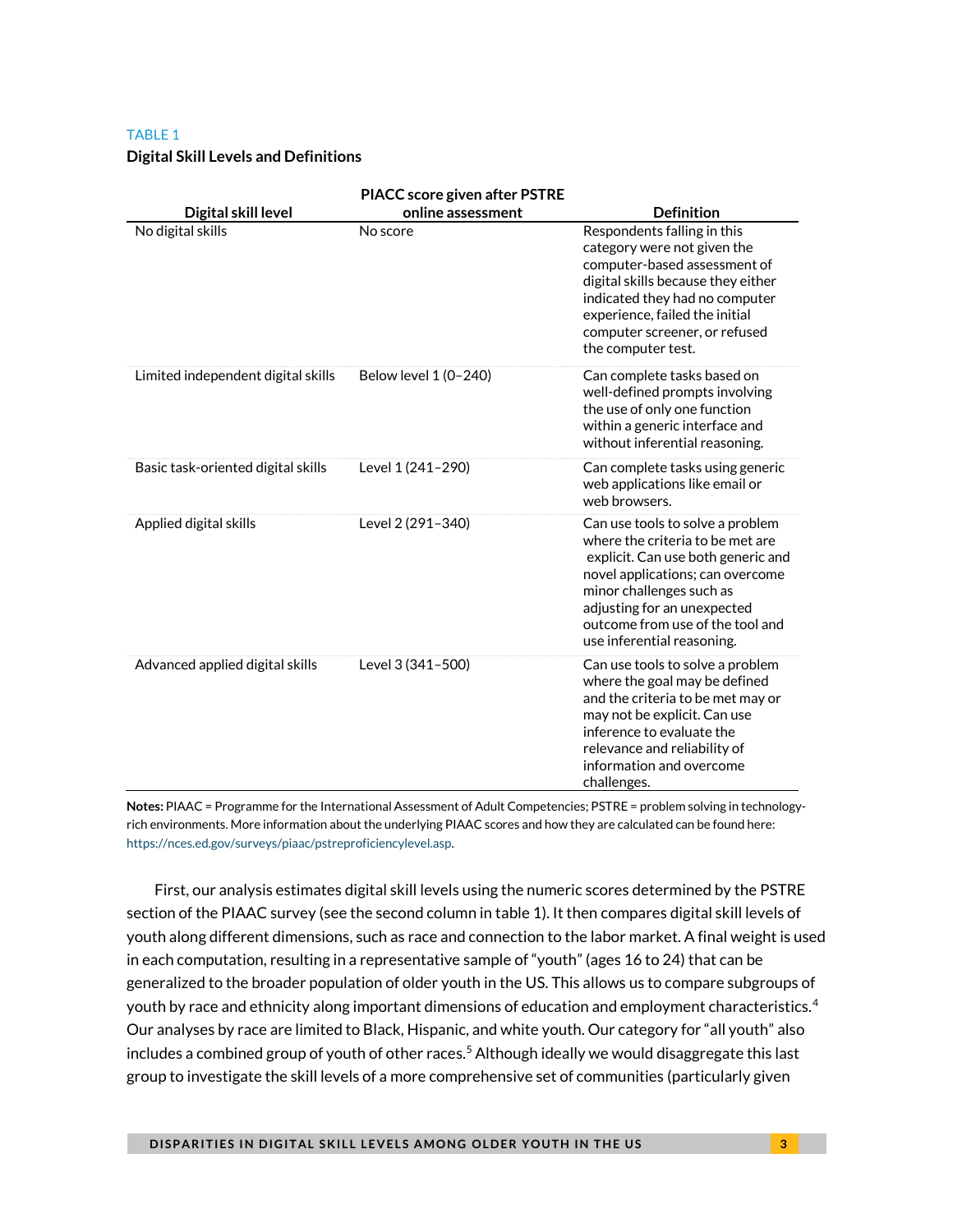documented educational and employment disparities in native and other populations), limited sample sizes prevent us from doing so. For that reason, our discussion of findings in the figures that follow focuses on differences in digital skill levels between Black, Hispanic, and white youth.

## Findings

### **Black and Hispanic Youth Have Lower Digital Skill Levels Than White Youth**

A significant share of all youth in the US (23 percent) have no or limited independent digital skills. Black youth (48 percent) are three times as likely as white youth (16 percent) to have no or limited independent digital skills, and Hispanic youth (31 percent) are nearly twice as likely as white youth to have no or limited independent digital skills (figure 1).

### FIGURE 1

### **Digital Skill Levels among Youth Ages 16 to 24 by Race**

- No or limited independent digital skills
- Basic task-oriented, applied, or advanced applied digital skills



**URBAN INSTITUTE**

**Source:** Author calculations of 2017 United States data from the Programme for the International Assessment of Adult Competencies survey.

## **Digital Skill Levels Are Lower for All Youth Who Are Disconnected, and Disparities by Race in Digital Skill Levels Persist among Disconnected Youth**

Disconnection from employment and education ("disconnected status") is negatively correlated with digital skill level for all youth and among all racial and ethnic groups. <sup>6</sup>Among disconnected youth, racial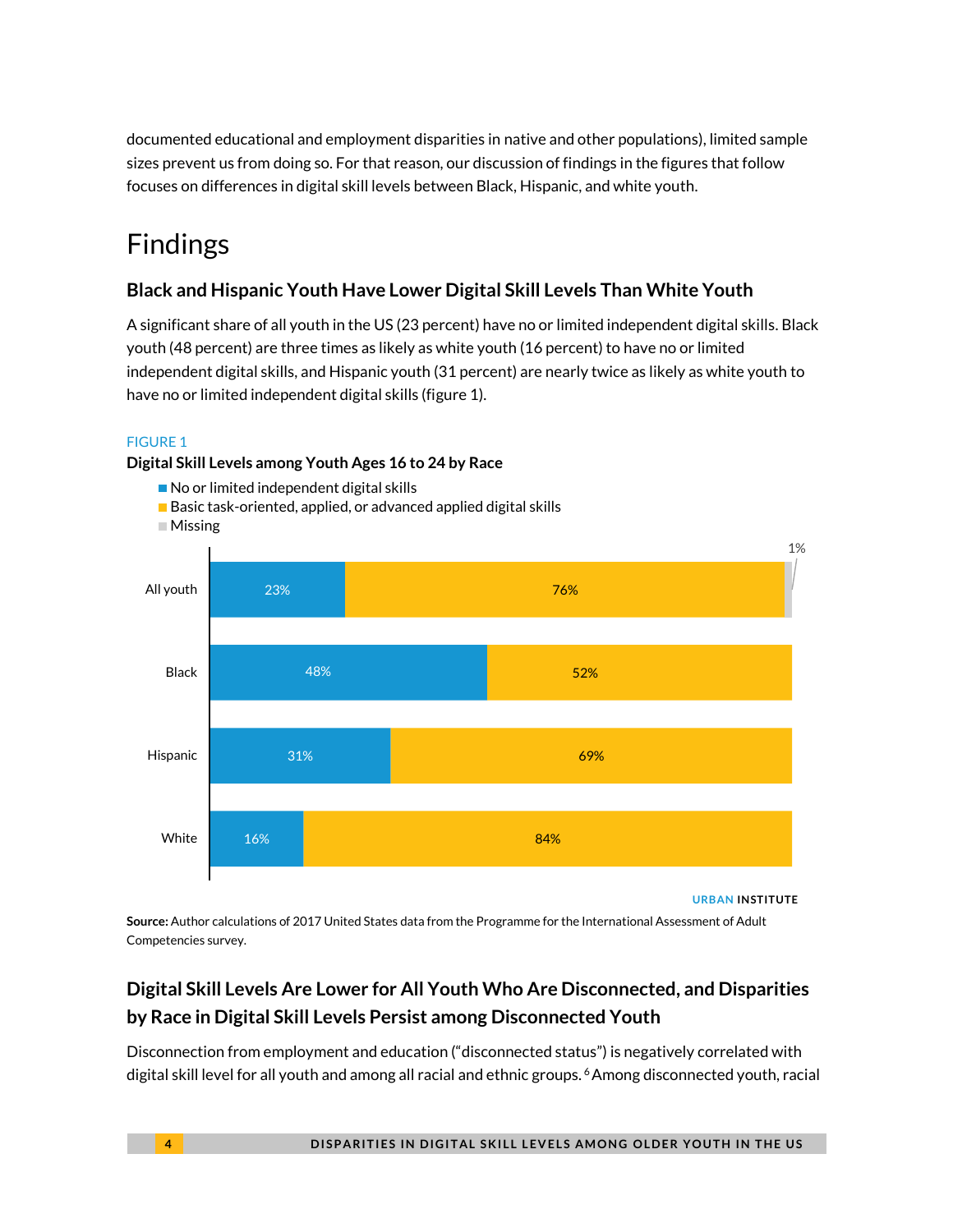discrepancies persist in our sample: 100 percent of disconnected Black youth and 64 percent of disconnected Hispanic youth had no or limited independent digital skills, compared with only 19 percent of disconnected white youth (figure 2). This may suggest that disconnected white youth had more digital access or exposure to technology outside of school and employment settings than other groups, or that white youth had access to better digital skills education and training before being disconnected—both structural factors that can perpetuate equity gaps.

### FIGURE 2

### **Digital Skills Level among Disconnected Youth Ages 16 to 24 by Race**





**URBAN INSTITUTE**

**Source:** Author calculations of 2017 United States data from the Programme for the International Assessment of Adult Competencies survey.

## **Employed Youth Have Higher Digital Skill Levels Overall, but Disparities in Digital Skills by Race Persist among Employed Youth**

Among employed youth, greater shares of Hispanic (14 percent) and Black (9 percent) youth have no digital skills than white youth (5 percent). A much greater share of Black youth have limited independent skills (43 percent) than white youth (10 percent) or Hispanic youth (13 percent; figure 3). Black youth who are employed are also less likely to have higher-level digital skills, such as applied digital skills (17 percent), than Hispanic (31 percent) and white employed youth (46 percent). White employed youth (3 percent) are the most likely group to have advanced applied digital skills.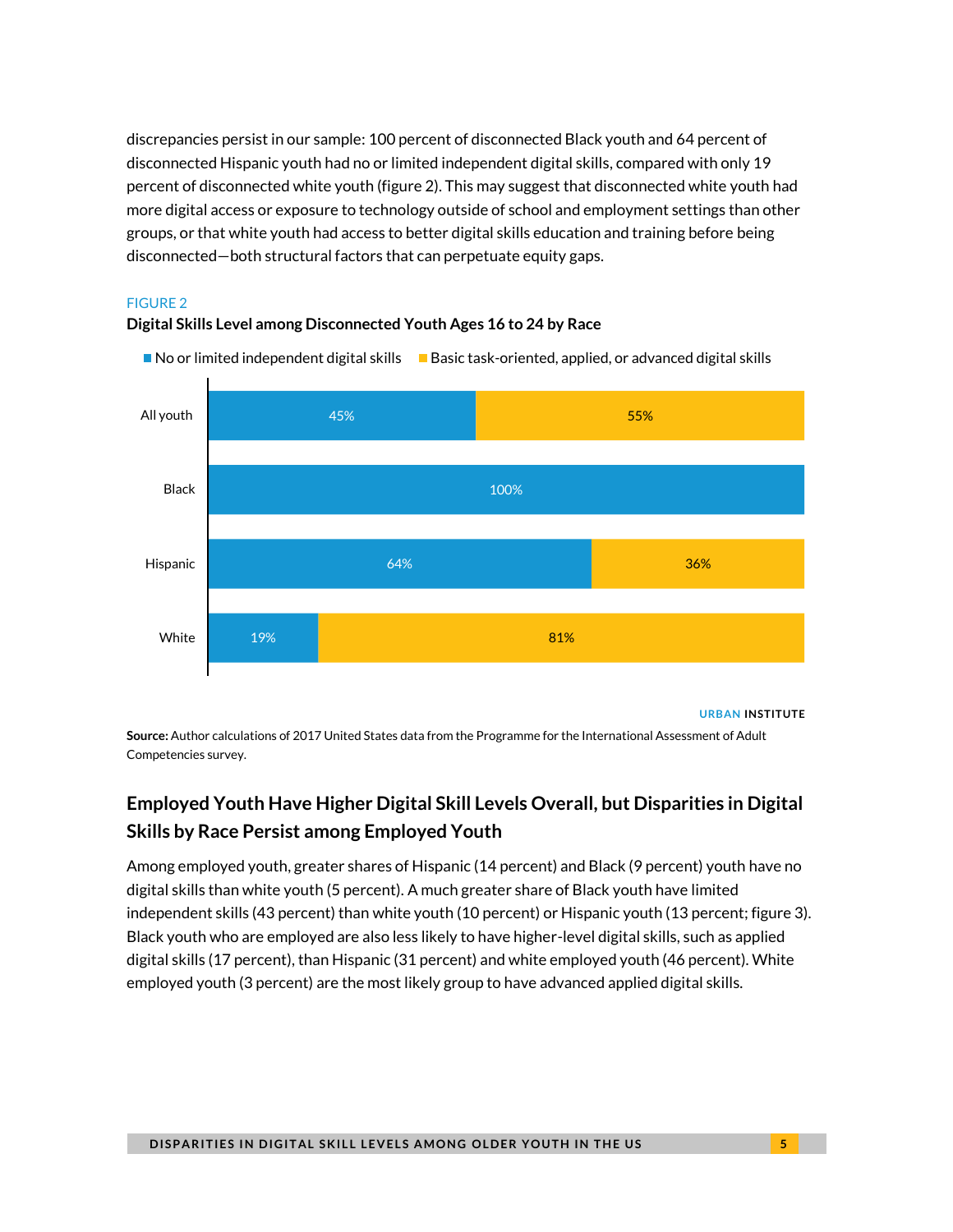### FIGURE 3



### **Digital Skill Levels among Youth Ages 16 to 24 Who Are Employed by Race**

#### **URBAN INSTITUTE**

**Source:** Author calculations of 2017 United States data from the Programme for the International Assessment of Adult Competencies survey.

## **Discussion**

This brief documents disparities in digital skill levels among older youth by race, building on Urban's burgeoning body of work on th[e impact of technology on education and training outcomes.](https://www.urban.org/policy-centers/cross-center-initiatives/building-americas-workforce/projects/technology-and-future-learning-and-training) Further investigation into what drives disparities in digital skills is needed to inform public and philanthropic funding efforts at a time when addressing digital skills gaps and combating structural racism are both paramount. Questions ripe for further research and consideration by philanthropists, policymakers, and advocates leading youth-serving organizations include the following:

- 1. How can data on digital skills gaps be made actionable in local communities by adapting surveys like the PIACC survey for use among local government officials?
- 2. What institutions (e.g., K–12 schools, postsecondary institutions, and libraries) have an opportunity to improve digital skills for young people, and how can effective digital skills interventions be embedded within existing interventions and institutions?
- 3. What is the public sector's role in ensuring equity in access to digital skills training and technology by making broadband and high-speed internet a public utility, and by investing in digital skills training in communities that need it most?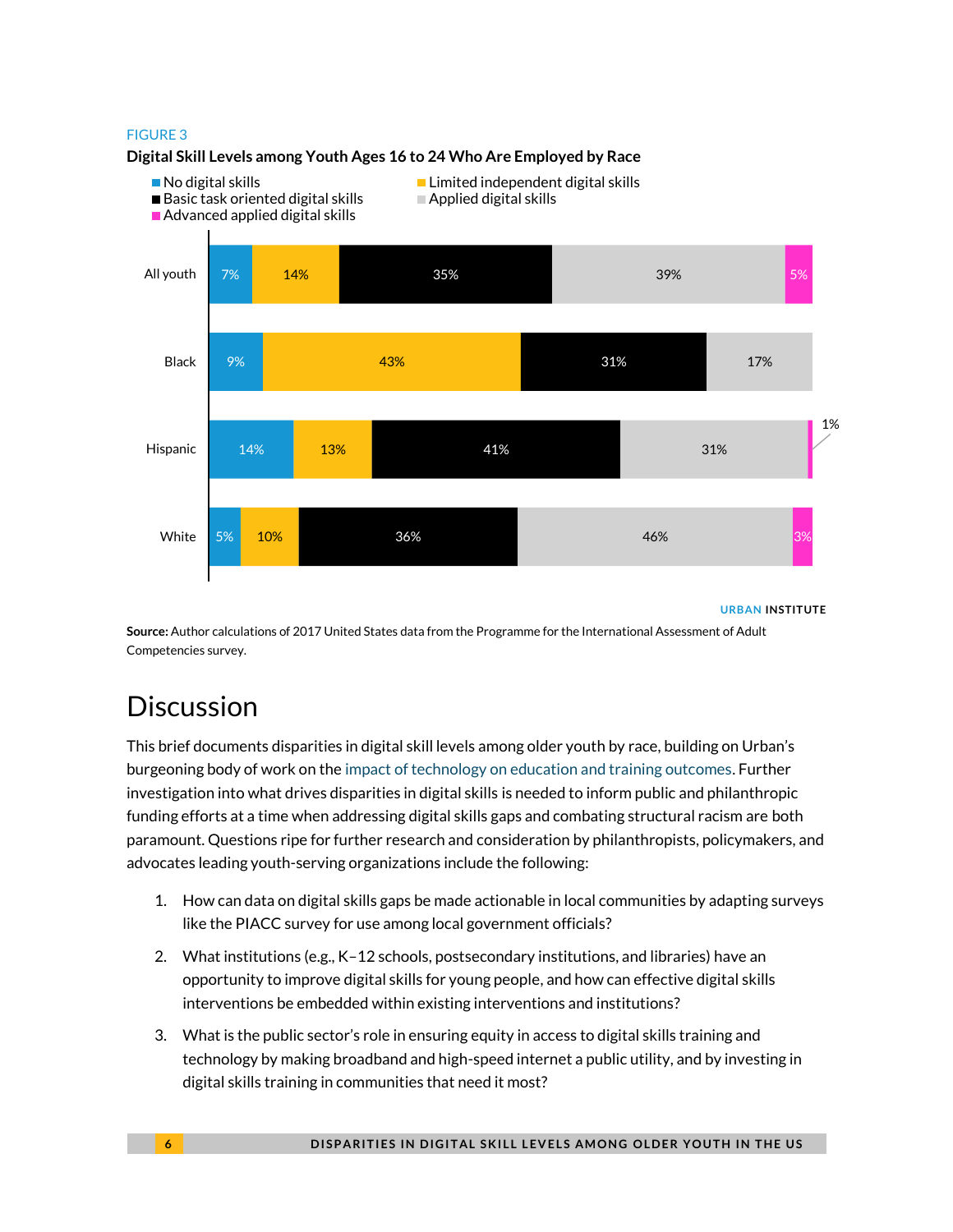Our finding that low digital skill levels and disparities by race and ethnicity persist even among employed youth is concerning because of the potential far-reaching implications for older youths' success in reconnecting to school and to the labor market in the future. The stark disparities highlight the need for action from the public and private sectors, given that the additional investment needed to close these gaps cannot only come from private philanthropy.

## Notes

- <sup>1</sup> Se[e https://www.nationalskillscoalition.org/resources/publications/file/Digital-Skills-Racial-Equity-Final.pdf.](https://www.nationalskillscoalition.org/resources/publications/file/Digital-Skills-Racial-Equity-Final.pdf) In our analyses, when discussing specific demographic groups or identities, we name them specifically, but for the purposes of this brief, we use the terms "people of color" and "youth of color" when referring to nonwhite people.
- <sup>2</sup> "Internet/Broadband Fact Sheet," Pew Research Center, June 12, 2019, [https://www.pewresearch.org/internet/fact-sheet/internet-broadband/#who-has-home-broadband.](https://www.pewresearch.org/internet/fact-sheet/internet-broadband/#who-has-home-broadband) The International Labor Organization (2020) also documents that young people have been disproportionately affected by the COVID-19 crisis, having experienced multiple shocks including disruptions to education and training, employment and income losses, and greater difficulties finding jobs.
- $3$  The PIAAC assigns a set of 10 plausible score values for each respondent to account for the measurement error associated with the assessment instrument. Individual respondents' scores are calculated by taking the mean of each set of 10 plausible values. That average score is then mapped to a proficiency level as organized by PIAAC. More information about the use of plausible values can be found in PIAAC's technical report [\(https://www.oecd.org/skills/piaac/PIAAC%20Tech%20Report\\_Section%205\\_update%201SEP14.pdf\)](https://www.oecd.org/skills/piaac/PIAAC%20Tech%20Report_Section%205_update%201SEP14.pdf), and information about the mapping of estimated scores to proficiency levels can be found at [https://nces.ed.gov/surveys/piaac/pstreproficiencylevel.asp.](https://nces.ed.gov/surveys/piaac/pstreproficiencylevel.asp)
- <sup>4</sup> Although the PIACC survey does provide state-level data, sample sizes for youth subgroups are not large enough to explore variation between states.
- <sup>5</sup> The "other race" category includes Asian/Pacific Islander, American Indian/Alaska Native, and an "other" designation. The inability to conduct further specific subgroup analyses within this category is an important limitation of this dataset.
- $6$  The disconnected status variable in this analysis uses the "neet" variable, a derived variable that captures "adults not employed at time of survey and not in education or training in 12 months preceding the survey." More information can be found in the international codebook and derived variables codebook here: [https://www.oecd.org/skills/piaac/data/.](https://www.oecd.org/skills/piaac/data/)

## References

- Hecker, Ian, and Pamela Loprest. 2019. "Foundational Digital Skills for Career Progress." Washington, DC: Urban Institute.
- International Labor Organization. 2020. *[ILO Monitor: COVID-19 and the World of Work](https://www.ilo.org/wcmsp5/groups/public/---dgreports/---dcomm/documents/briefingnote/wcms_745963.pdf)*. Geneva: International Labor Organization.
- Lewis, Kristen, and Rebecca Gluskin. 2018. *Two Futures: The Economic Case for Keeping Youth on Track*. New York: Measure of America.
- Muro, Mark, Sifan Liu, Jacob Whiton, and Siddharth Kulkarni. 2017. *Digitalization and the American Workforce*. Washington, DC: Brookings Institution.
- Ross, Martha, Kristin Anderson Moore, Kelly Murphy, Nicole Bateman, Alex DeMand, and Vanessa Sacks. 2018. *Pathways to High-Quality Jobs for Young Adults*. Washington, DC: Brookings Institution.